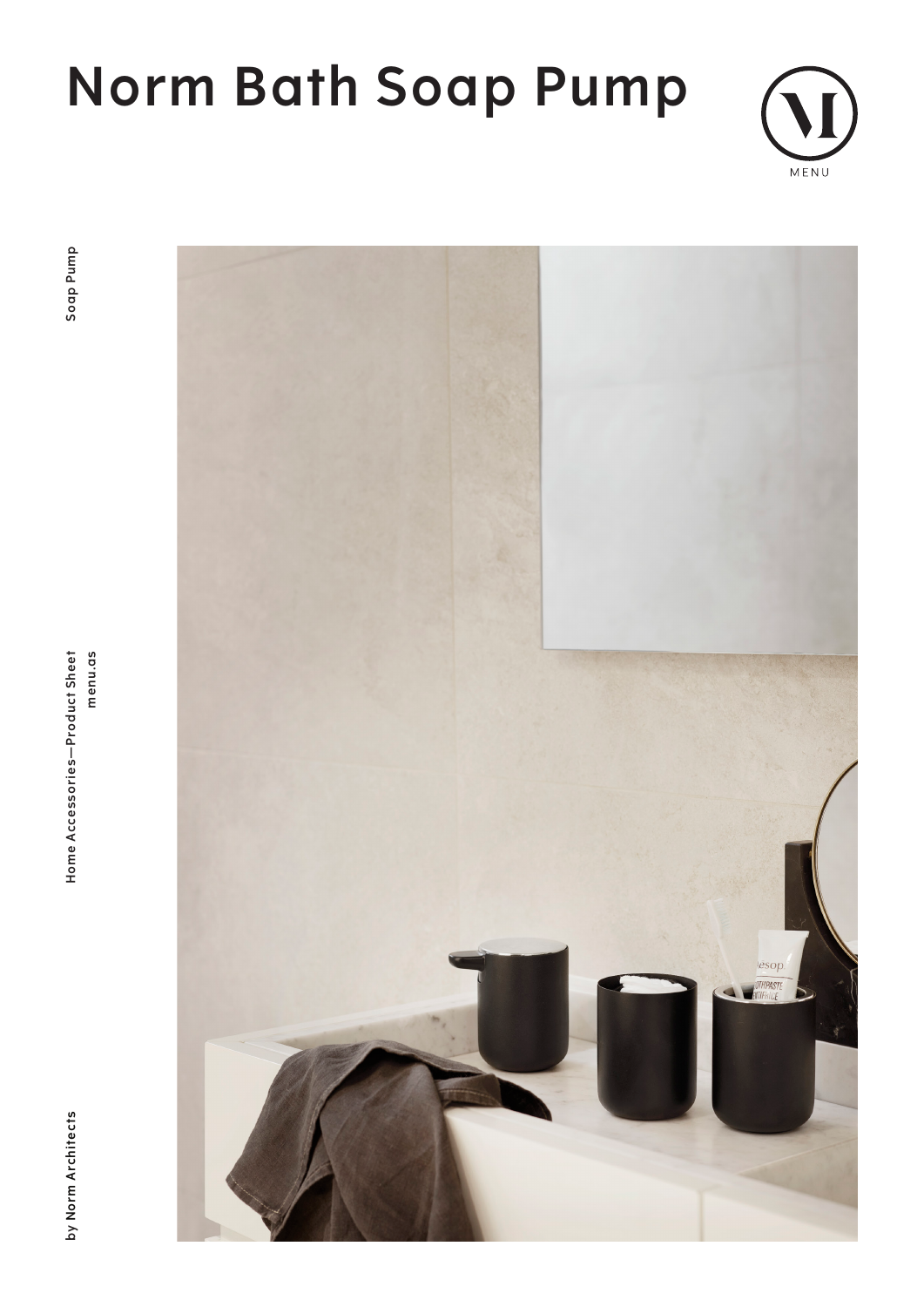### **Norm Bath Soap Pump**

#### **Product Type**

Soap Pump

#### **Production Process**

Stamped Stainless steel with Surface Treament to allow for use in moist conditions.

#### **Dimension (cm / in)**

Ø: 8,5 cm / 3,4" H: 11 cm / 4,4" D: 10,5 cm / 4,1" V: 300 ml

#### **Weight item (kg)**

0,3 kg

#### **Materials**

Stainless Steel, Powder Coated Steel, Zinc Alloy, Plastic (ABS)

#### **Colours**

Black (RAL 9005), Matt White (RAL 9016), Shiny (Gloss 95)

#### **Packaging Type**

Giftbox

**Packaging Measurement (H \* W \* D)** 12,5 cm \* 10 cm \* 10 cm

#### **Care Instructions**

To clean please use a light soap, such as dishwashing soap, on a wet cotton cloth. Use a soft dry cloth to dry.

For more permanent stains on stainless steel parts please use a window cleaner with alchhol to remove stains

Do not use any cleaners with chemicals or harsh abrasives.





Norm Architects set out to create a complete suite of bathroom accessories with precisely this effect. Uniting simple geometry and clean materials, the thoughtful Bath Series designs channel Norm Architects' love of minimalism and functionality.

The Bath Series pedal bins, mirrored-lid container, toothbrush holder, soap pump, toiler roll holder, and toilet brush hold and hide objects in delightfully modern forms. A pared-down, handy wiper keeps shower areas clean and hygienic. Fun, versatile knobs, a towel bar, and a sculptural towel ladder with a leather strap help organise towels or bed linens. And simple, geometric mirrors serve to expand your space and add visual interest while reflecting you and the world you create.

The series is made of powder-coated steel with a matte black or white finish for an elegant, tactile, and easy-to-clean exterior. On their own, each of the Bath Series elements carries enough design value to serve as a focal point in the modern bathroom. Together, they make it easy to curate a zen experience that meets every need while pleasing the senses.

#### **About the Designer**

Founded in Copenhagen in 2008 by Jonas Bjerre-Poulsen and Kasper Rønn, Norm Architects specialise in residential architecture, commercial interiors, industrial design, photography and art direction. Today, the group regularly collaborates with MENU, helping to drive the evolution of the brand and its product offerings. Norm Architects' name reflects the group's emphasis on the importance of drawing inspiration from norms and traditions within architecture and design – particularly the Scandinavian design principles of timeless aesthetics and natural materials, and the modernist values of restraint and refinement. Guided by these principles, Norm Architects produce design that unites good materials and craftsmanship, while embodying beauty, traditions, history and, most importantly, timeless simplicity, where there is nothing more to add or take away.